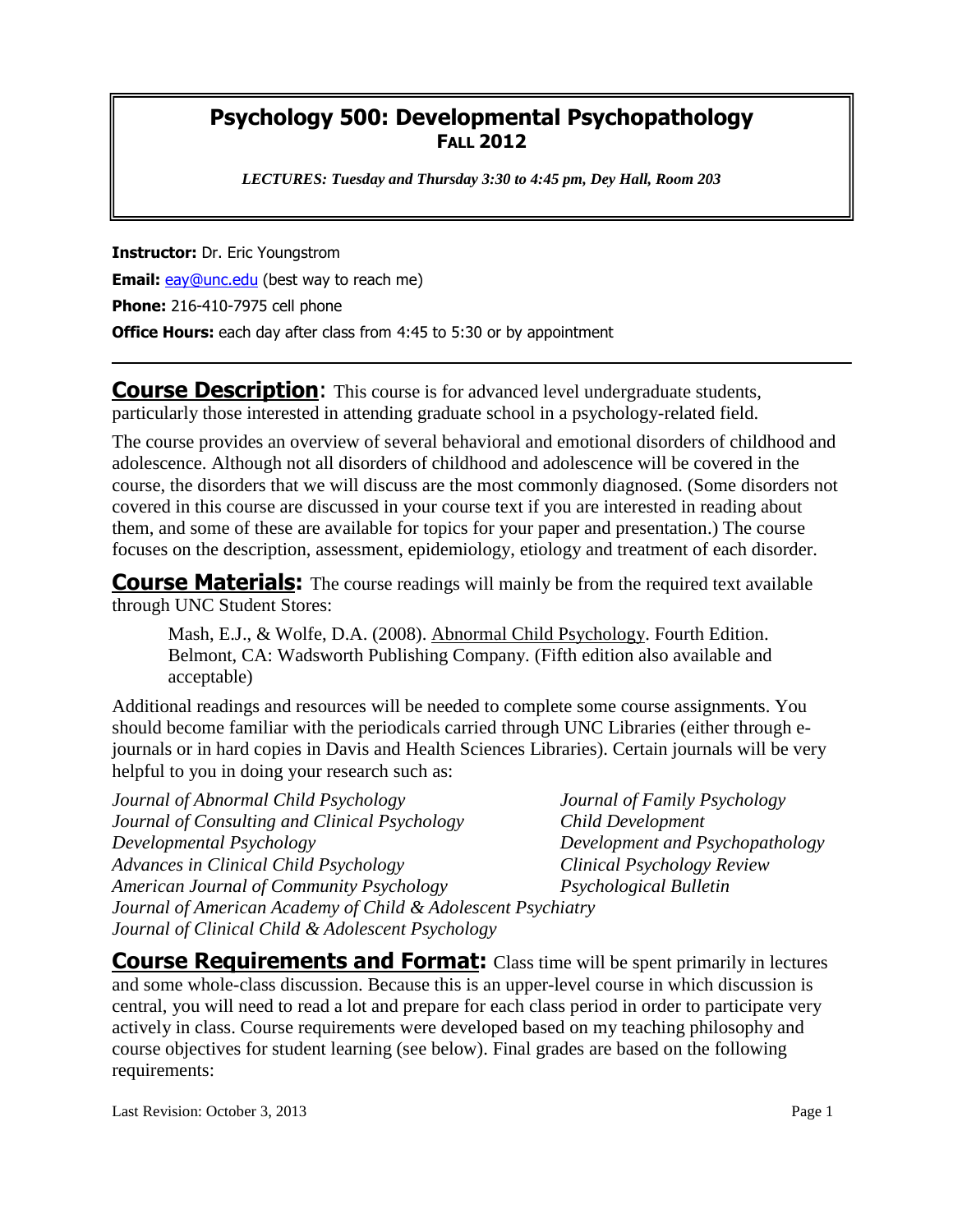| Exam 1       | $25\%*$                                    |
|--------------|--------------------------------------------|
| Exam 2       | $25%$ *                                    |
| Final exam   | 25% (You are required to take this)        |
| Paper        | 25% (Meets university writing requirement) |
| Presentation | 15%                                        |
| Assignments  | 10%                                        |

\*(You may take exam 1 and 2, and the higher grade will be figured into your course average. If you need to miss an exam, then the missed exam will count as the lower grade for the exam and will be dropped, and your other exam grade will be used. No make up exams will be offered.)

**EXAMS**: There will be two exams during the semester and a cumulative final exam. Exams will emphasize analytical or applied knowledge of course topics.

**PAPER**: On the first day of class day, we will assign paper topics (disorder or group of disorders) for your 10 page paper (DO NOT EXCEED 12 PAGES counting the title page and references, AND AIM FOR 10 PAGES, in 11 or 12 point font with 1 inch margins). This paper should cover several elements (PAGE RANGES BELOW ARE ONLY GUIDELINES):

\*diagnostic criteria, prevalence and comorbidity with other disorders (2-3 pages)

\*best assessment tools (1-2 pages)

\*evidence-based treatment (2-3 pages)

\*resources (local options, as well as web sites, handouts, national organizations) (1 to 2 pages)

Your papers should represent individual work although you may share resources amongst yourselves. The paper must include at least 5 references and be written in APA format (no abstract needed). **The 2 to 3 page outline is due on October 23, 2012.** This should include the subject headings and key references and/or main ideas you plan to use for each section. The outline must be submitted electronically by 11:59 pm. The outline works to your advantage….I can give you feedback if you are struggling with your topic. *If the outline is done well, it can count as extra credit to round up your final grade.*

**Final paper is due December 6 by midnight via digital dropbox**. **Five bonus points possible on final paper if it is submitted in class on November 20 or via digital dropbox by 11:59 pm on November 20.**

**Please follow the honor code and review and sign the following statement on the first page:**  *"On my honor, I have neither given nor received unauthorized aid on this paper".*

**Assistance with APA format:**

[http://library.nmu.edu/guides/userguides/style\\_apa.htm](http://library.nmu.edu/guides/userguides/style_apa.htm)

<http://www.apastyle.org/elecref.html>

**Information from DSM-IV available on-line:**

<http://www.behavenet.com/capsules/disorders/dsm4TRclassification.htm>

<http://allpsych.com/disorders/dsm.html>

<http://psyweb.com/Mdisord/jsp/mental.jsp>

Last Revision: October 3, 2013 Page 2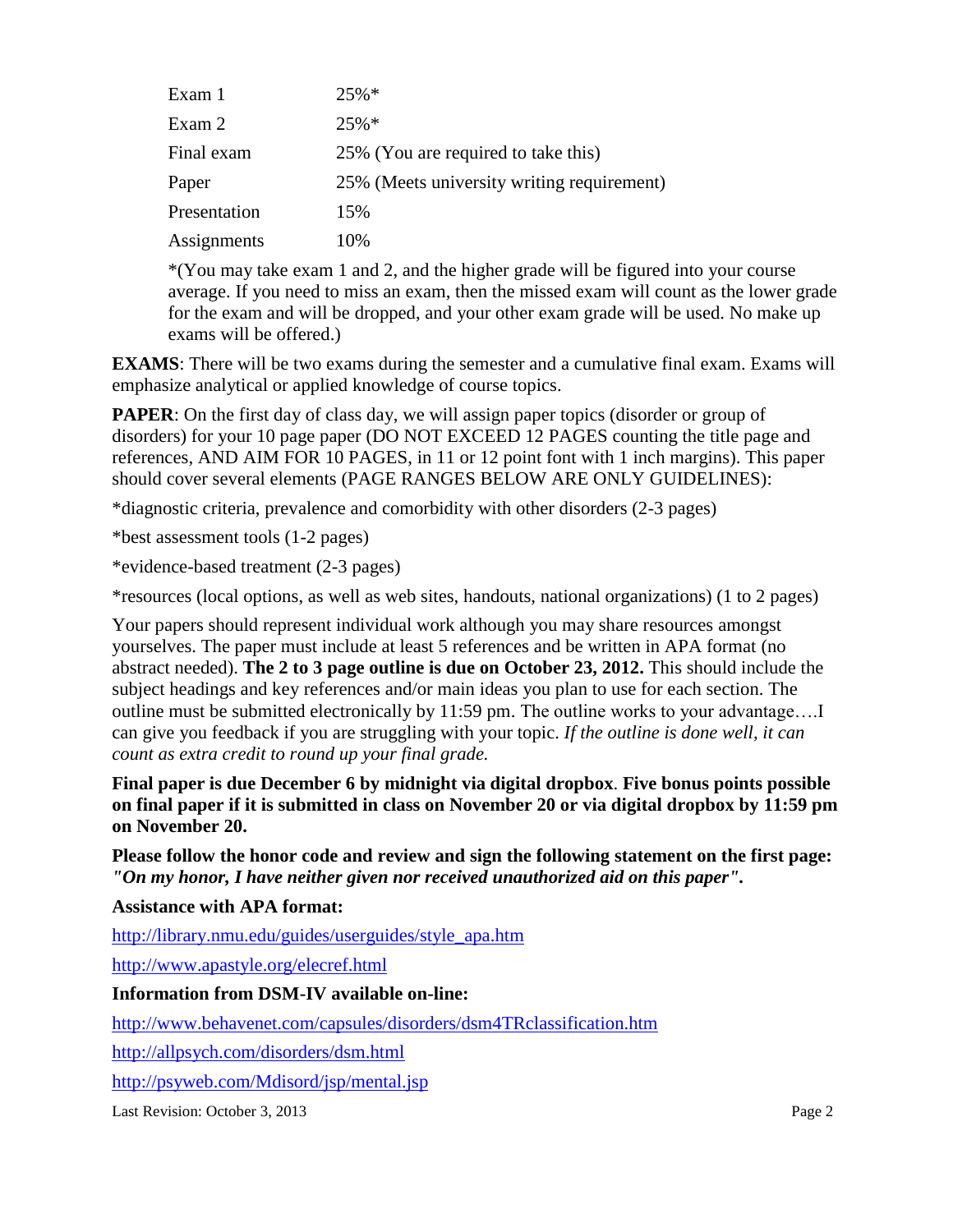## **Grading System:**

Grades in this course will be determined with a  $+/-$  system using the following criteria: A:  $> = 92.5$  %; A-:  $> = 90\%$  and  $< 92.5$  %; B+:  $> = 87.5\%$  and  $< 90\%$ ; B:  $> = 82.5$  and  $< 87.5\%$ ; B-:  $> = 80.0\%$  and  $< 82.5\%$ ; C+:  $> = 77.5\%$  and <90%; C:  $> = 72.5$  and <77.5 %; C-:  $> = 70.0\%$  and <72.5%; D:  $>62.5\%$  and  $<70.0\%$ %; and F:  $< 62.5\%$ 

**Presentation**: Within each disorder, there will be more than one person presenting on the topic. The total presentation on the disorder should be approximately 20 minutes.

- You should each have your **own 5-6 minutes of presentation** (as described on the presentation sign up sheet). Ideally, you will coordinate with the other people working on the same disorder, and combine your PowerPoint into one presentation, with each of you presenting your own section.
- You will need to email me your final presentation (preferably as one document for the whole disorder). The presentation dates are listed on the syllabus for each topic.
- You may trade with someone in class about the presentation topic (within the disorder) if you mutually agree on the switch and let me know.
- If you are in a group which has a presentation topic left blank (no one signed up for it), you may choose to add this to your presentation topic and amount of time and your grade for the presentation will consider that you covered additional material. Alternately, if no one wants to add to their individual presentation, it is fine if a subtopic within the disorder is left not covered.

*Note that there are no extra credit opportunities for this class (except for handing in the paper early), so plan to complete course assignments in a timely and thorough manner.*

**Late Policy**: Due dates for the paper are clearly marked on your course schedule. Late assignments will be docked TWO POINTS for EACH DAY or portion thereof that has passed between the due date and when I receive the assignment (e.g., 25 hours late  $=$  minus 4%).

**Office Hours And Email:** I am committed to supporting your learning process. For this reason, I am offering to meet any day after class on campus or by appointment (in my office on Finley Golf Course Rd). I am also happy to receive and respond to your emails. Although I may respond to some emails faster than others, you should expect that it may take me up to a full day to respond to email at times. Plan ahead accordingly (i.e., don't expect quick responses to emails sent the night before an exam!). If you have a longer question or something urgent that you need to ask me, I suggest you call me or request an appointment.

**Course Objectives:** It is my hope that you will find this course to be one of the most challenging and valuable courses you will take during your academic career at UNC-CH. In addition, the course is designed to introduce, develop and reinforce skills that students will need as they pursue a degree in professional psychology and related disciplines. Specifically, the course is structured so that at the end of the semester each student should be able to:

- think like a scientist who works in the field of child and adolescent psychopathology
- identify leading theories concerning the etiology of various child and adolescent disorders
- articulate current problems in diagnosing and treating child and adolescent

Last Revision: October 3, 2013 Page 3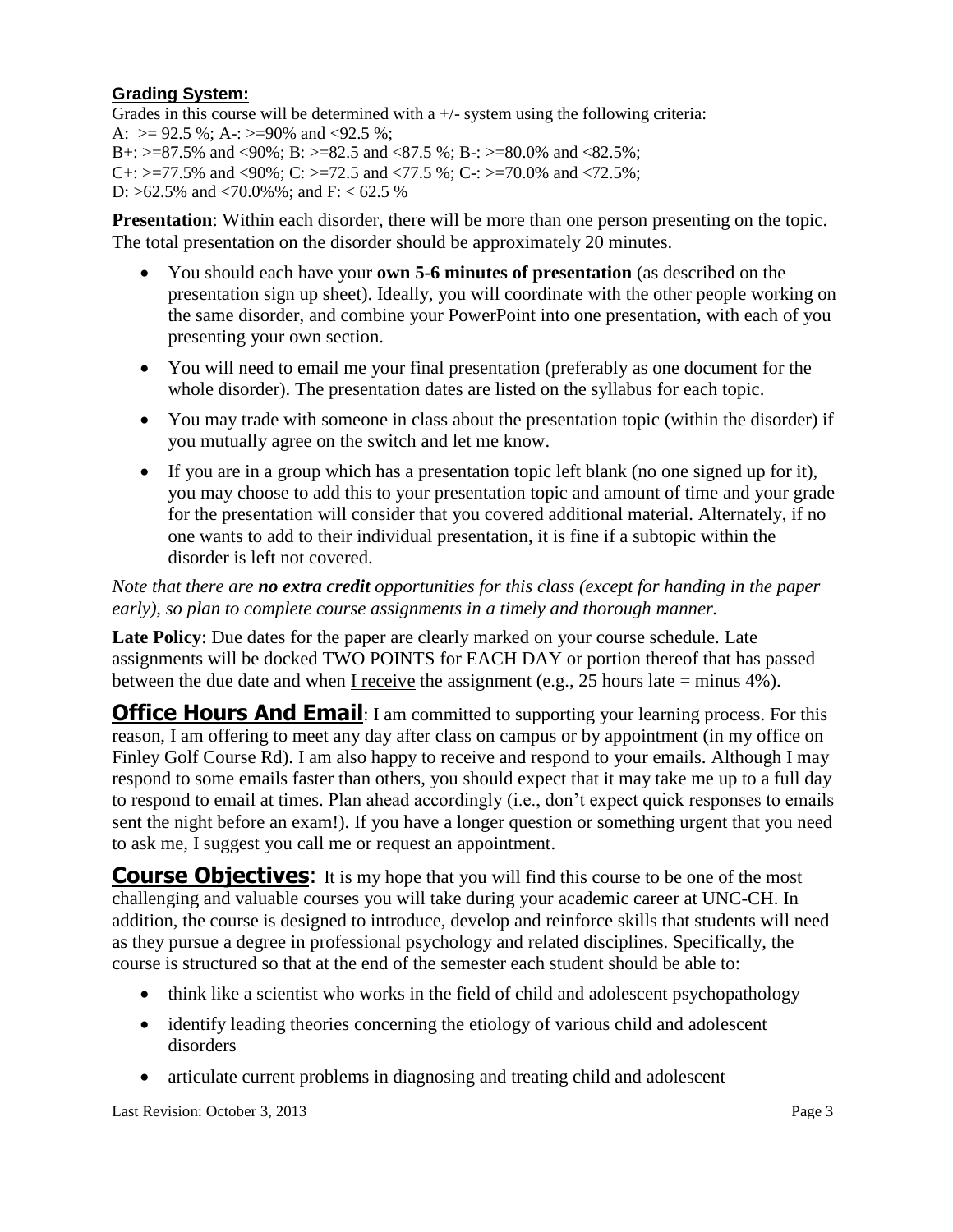psychopathology

- prepare and present a brief review of the literature
- apply a scientist-practitioner model when conceptualizing a case
- take a more active role in your learning experience by participating in class discussions and exercises

## **Course Tips**:

*Use of study groups*: You will probably find it useful to meet in small study groups to prepare for exams and other course assignments. One recommendation is to meet with members of your group so that you can continue to practice working together as a group and sharing information with one another.

*Use of office hours*: If you have questions about course assignments, class discussions, or your progress in the course, I cannot help you unless I know about them. You can ask me questions in many different ways: via e-mail, in class, in person using office hours and via phone (this is the most unpredictable method of reaching me). By using my office hours, you are more likely to have my attention and to get the information and help that you need.

*Class attendance and participation*: Every person attending the course will be expected to complete the reading assignments on time and be ready to discuss them in class. Even if you do not know the answer to a question posed to you in class, you should be able to construct a thoughtful answer based upon having completed the reading. Those students who do not attend class or who fail to keep up with assigned readings and exercises have traditionally done poorly in this course. As such, although I DO NOT directly factor attendance into your grade, I STRONGLY encourage you to regularly attend and participate in class.

**Honor Code:** The principles of academic honesty, integrity, and responsible citizenship govern the performance of all academic work and student contact at the University as they have during the long life of this institution. Your acceptance of enrollment in the University presupposes a commitment to the principles embodied in the Code of Student conduct and a respect for this most significant Carolina tradition. Your reward is in the practice of these principles.

Your participation in this course comes with the expectation that your work will be completed in full observance of the Honor Code. Academic dishonesty in any form is unacceptable, because any breach in academic integrity, however small, strikes destructively at the University's life and work. If you have any questions about your responsibility or the responsibility of faculty members under the Honor Code, please consult with someone in either the Office of the Student Attorney General (966-4084) or the Office of the Dean of Students (966-4041).

Unauthorized collaboration is the copying of someone else's writing or the false representation of someone else's work, in part or in whole, as your own. If you are unclear about what assignments are individual or collaborative, please ask me.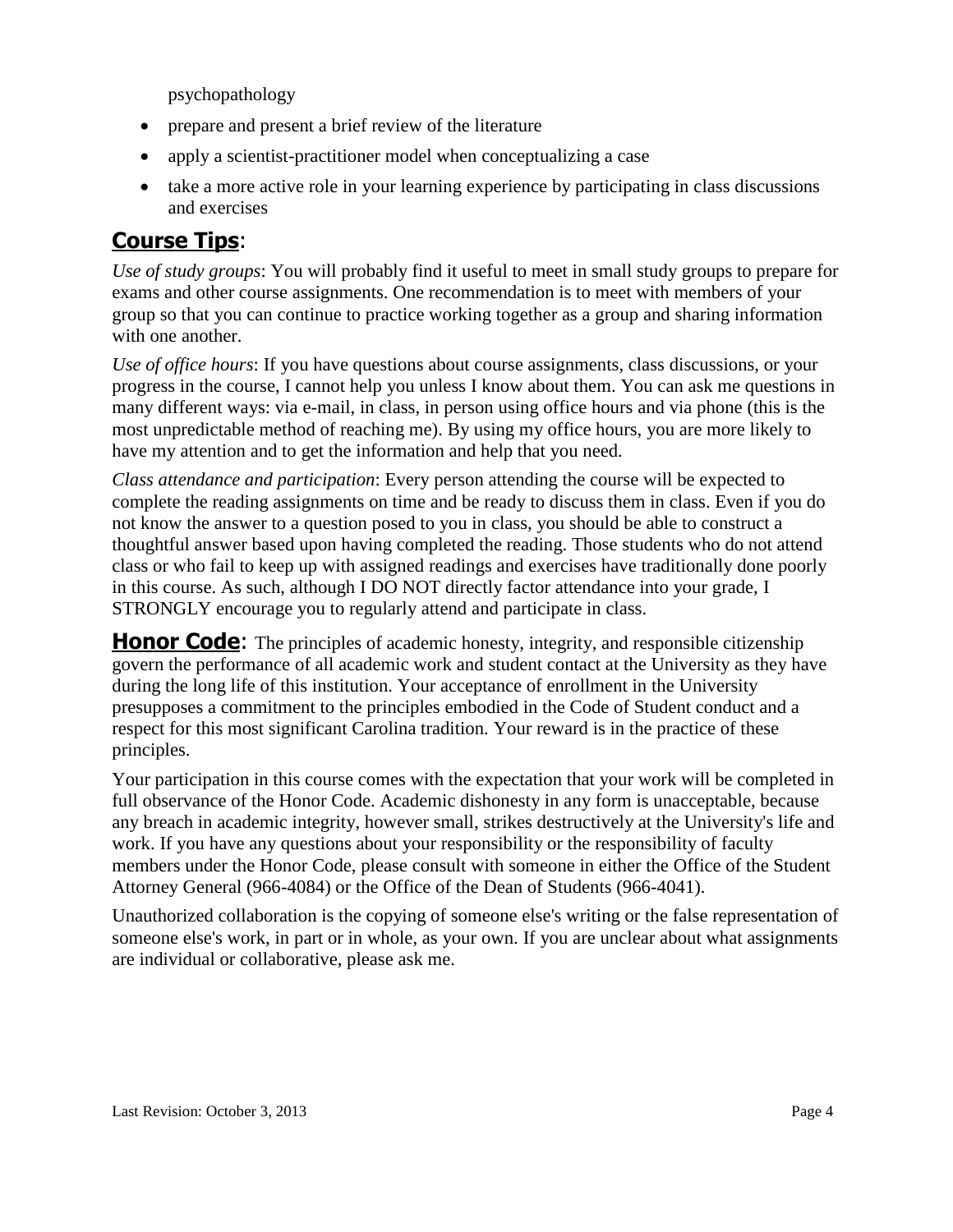## **PSYC 500: COURSE SCHEDULE**

| <b>DATE</b> |       | <b>TOPIC</b>                                                                                            | <b>ASSIGNMENT</b>                                                                                                           | <b>DUE/NOTES</b>                                                                                                                                        |  |
|-------------|-------|---------------------------------------------------------------------------------------------------------|-----------------------------------------------------------------------------------------------------------------------------|---------------------------------------------------------------------------------------------------------------------------------------------------------|--|
| Tu          | 8/21  | Wk 1: Introduction to course/ The crisis<br>in children's mental health/Normal and<br>abnormal behavior |                                                                                                                             | PRESENTATION TOPICS<br>WILL BE DETERMINED IN<br><b>CLASS</b>                                                                                            |  |
| Tr          | 8/23  | Overview of Developmental<br>Psychopathology                                                            | Read MW Chapter 1                                                                                                           |                                                                                                                                                         |  |
| Tu          | 8/28  | Wk 2: Etiological frameworks                                                                            | Read MW Chapter 2                                                                                                           |                                                                                                                                                         |  |
| <b>Tr</b>   | 8/30  | Nature vs. Nurture - Supertasting                                                                       |                                                                                                                             | <b>Online Survey</b>                                                                                                                                    |  |
| Tu          | 9/4   | Wk 3: The clinical scientist model and<br>research                                                      | Read MW Chapter 3                                                                                                           |                                                                                                                                                         |  |
| Tr          | 9/6   | Correlation vs. Causation                                                                               | <b>Review Data</b>                                                                                                          | Web $#1$                                                                                                                                                |  |
| Tu          | 9/11  | Wk 4: Assessment, Diagnosis,<br><b>Treatment</b>                                                        | Read MW Chapter 4                                                                                                           |                                                                                                                                                         |  |
| Th          | 9/13  | Categorical vs. Continuum                                                                               | <b>CBCL vs. DSM</b>                                                                                                         |                                                                                                                                                         |  |
| Tu          | 9/18  | Wk 5: ADHD                                                                                              | Read MW Chapter 5                                                                                                           |                                                                                                                                                         |  |
| Tr          | 9/20  | More ADHD                                                                                               | Debate                                                                                                                      |                                                                                                                                                         |  |
| Tu          | 9/25  | Wk 6: EXAM #1 & Review the Exam Key for Exam #1; Check in on presentations & paper progress             |                                                                                                                             |                                                                                                                                                         |  |
| <b>Tr</b>   | 9/27  | <b>Disruptive Behavior Disorders</b>                                                                    | Read MW Chapter 6                                                                                                           |                                                                                                                                                         |  |
| Tu          | 10/2  | Wk 7: More ODD, CD                                                                                      |                                                                                                                             |                                                                                                                                                         |  |
| Tr          | 10/4  | <b>Conflict in Families</b>                                                                             | <b>Emery Chapter</b>                                                                                                        |                                                                                                                                                         |  |
| Tu          | 10/9  | <b>Wk 8: Anxiety Disorders</b>                                                                          | Read MW Chapter 7                                                                                                           |                                                                                                                                                         |  |
| <b>Tr</b>   | 10/11 | Anxiety                                                                                                 |                                                                                                                             | Web #2                                                                                                                                                  |  |
| Tu          | 10/16 | <b>Wk 9: Depression</b>                                                                                 | Read MW Chapter 8                                                                                                           |                                                                                                                                                         |  |
| Tr          | 10/18 | <b>Fall Break</b>                                                                                       | No class                                                                                                                    |                                                                                                                                                         |  |
| Tu          | 10/23 | Wk 10: No class -<br>finish your outline!                                                               | Typed Outline of Final Paper Due (2-3 pages).<br>Must be a submitted in class or digital dropbox<br>by 11:59 pm 10/23/2012. |                                                                                                                                                         |  |
| <b>Tr</b>   | 10/25 | <b>Depression &amp; Bipolar (AACAP)</b>                                                                 | (Discussion)                                                                                                                |                                                                                                                                                         |  |
| Tu          | 10/30 | <b>Wk 11: Bipolar Revisited</b>                                                                         | Youngstrom, Van Meter, Perez<br>Algorta (2011) Bipolar Spectrum<br>Myth or Reality?                                         |                                                                                                                                                         |  |
| <b>Tr</b>   | 11/1  | <b>Intelligence and Flynn Effect</b>                                                                    |                                                                                                                             |                                                                                                                                                         |  |
| Tu          | 11/6  | <b>Wk 12: Eating Disorders</b>                                                                          | Read MW Chapter 13                                                                                                          |                                                                                                                                                         |  |
| Tr          | 11/8  |                                                                                                         |                                                                                                                             | Wiki Updates                                                                                                                                            |  |
| Tu          | 11/13 | Wk 13: Child abuse and neglect<br><b>Exam 2 early option – after regular</b><br>class                   | Read MW Chapter 14                                                                                                          |                                                                                                                                                         |  |
| Tr          | 11/15 | Child abuse and neglect                                                                                 |                                                                                                                             | <b>Wiki Updates Vignettes Due</b>                                                                                                                       |  |
| Tu          | 11/20 | Wk 14: EXAM #2 & Review the Exam Key for Exam #2<br>(and check in on groups for presentations)          |                                                                                                                             | Five bonus points possible on<br>final paper if submitted in<br>class on November 20 or via<br>digital dropbox by 5 pm on<br><b>Tuesday November 20</b> |  |